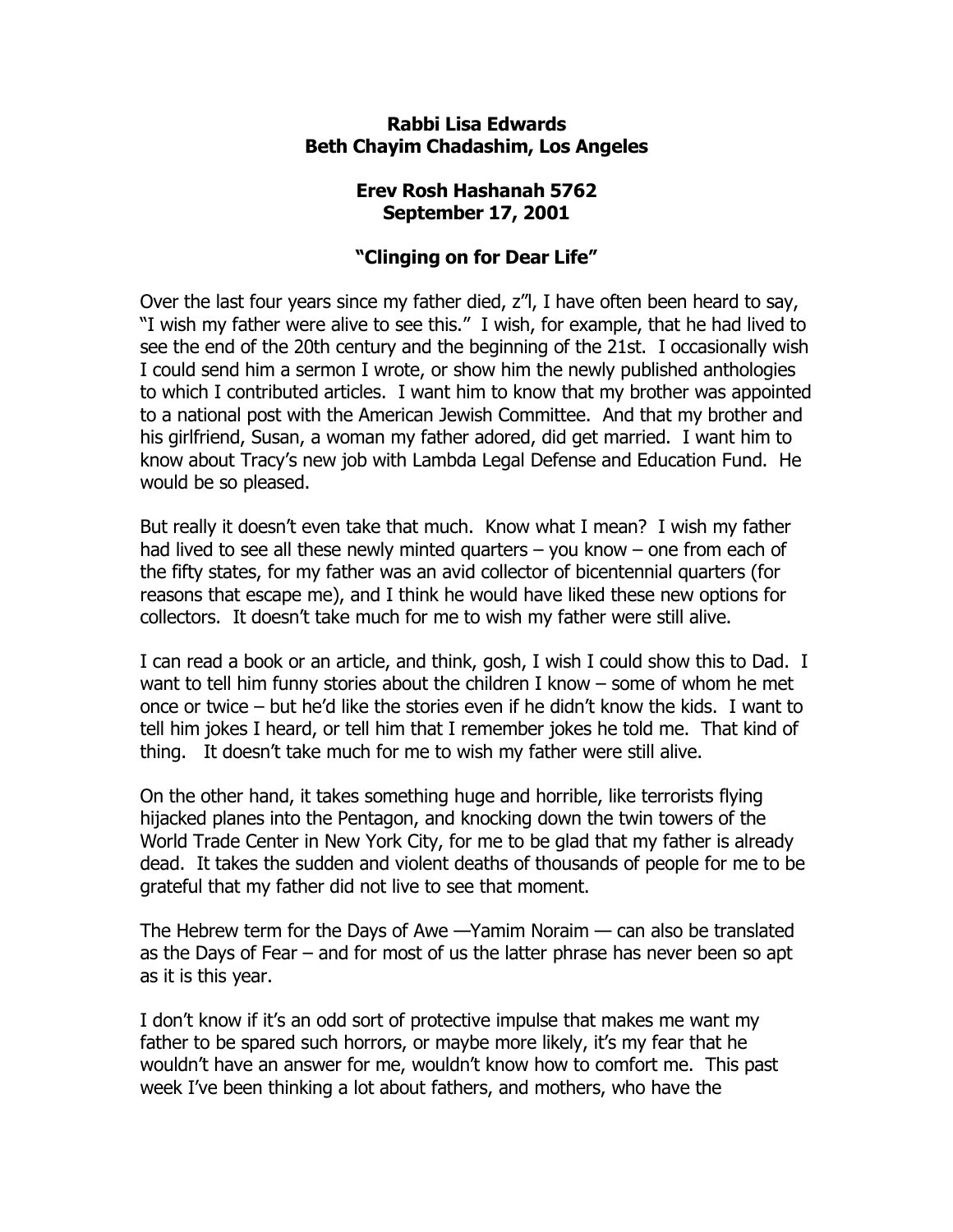unenviable task of trying to talk to their children about what has happened. And trying to go on with life as usual. . .Tracy said to me Tuesday she couldn't stop thinking about a scene from her favorite movie, "Truly, Madly, Deeply." I knew which scene she meant. When Jamie, the dead lover of the main character, Nina, returns as a ghost to his beloved. In their touching reunion, they end up chatting for a time about how he spends his days now that he is dead. And he tells her this story about a child he knows named Alice, who also died, and whose parents set up an area at the park where Alice used to play, full of swings and wooden animals that have plaques on them saying: "From Alice's mom and dad, in loving memory of Alice, who used to play here." And Jamie tells Nina, "you see parents take their child off the swing and see the sign, and then they hold on to their son and daughter so tightly…clinging on for dear life…"

Tracy and I imagine that's what parents have been doing this past week. Parents and all the rest of us too – Tracy and I certainly have been --"clinging on for dear life." For a man who was not a professional scholar my father was a lifelong learner on many subjects, especially history. And for a Jew, my father was quite knowledgeable about Islam, even teaching some adult education classes comparing Islam and Judaism. If he were still alive, I think he would at least be able to tell me what most of us already know – that whoever is behind the terrorist attacks of last week, they do not represent Islam anymore than Yigal Amir truly represented Judaism when he took it upon himself 6 years ago to assassinate Israel's Prime Minister Yitzhak Rabin. We've long known, from lots of examples through history, that it is possible, somehow, to begin with a moral religion and so distort it that it becomes something else altogether. In this case, the distortion becomes evil. No God that any major religion believes in would call for or condone what happened last week in New York and Washington or in those airplanes.

In a way, with the shattering of those two towers, the stone tablets of the ten commandments have also been shattered, in that we are looking at an enemy who operates from a moral sphere so unrelated to our own as to be unrecognizable. It puts me in mind of the line from a William Butler Yeats poem:

"Things fall apart; the center cannot hold; Mere anarchy is loosed upon the world"

[excerpt from "The Second Coming" 1921]

Yet despite the fact that we have lost our world trade center, we have not lost our moral center. Nor, finally, have we really seen in this past week anything the world has never seen before. Despite the fact that none of us could have imagined what took place before it did, nor can we now really fathom the enormity of what happened, it's nonetheless true that the acts and actors of last week's terror were not the first even in our lifetimes to loose horror upon the world. They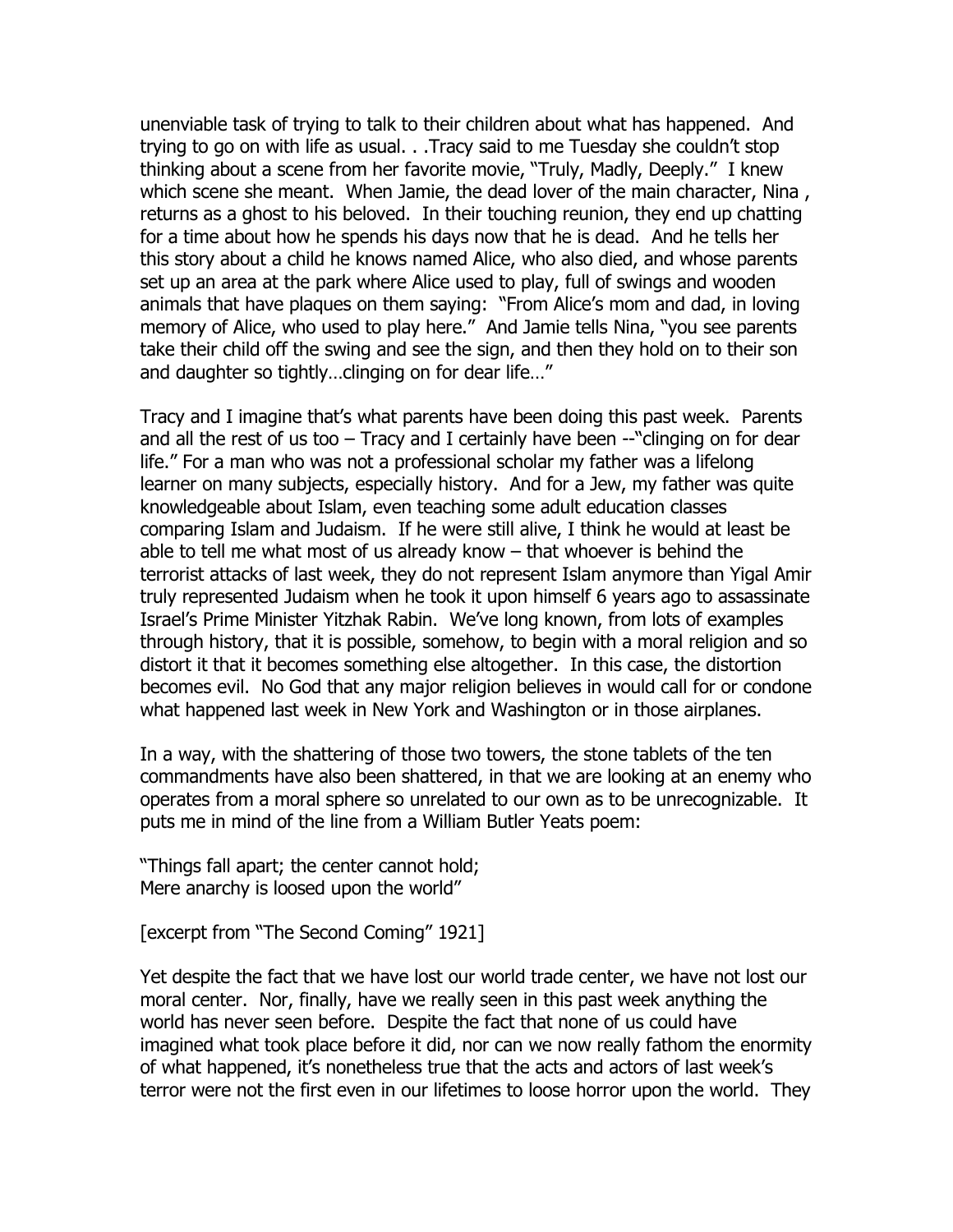merely, perhaps, hit closest to home, shattering both our sheltered lives and our false sense of security. And they left us with so many haunting questions – had it been I, what would I have done? would I have acted heroically? would I have tried to save others or just myself? run away from trouble or run to see if I could help?

I've been thinking a lot this past week not just about parents – those gone from us, and those still around and able "to hold their sons and daughters so tightly" even as they flail about in search of something to say to their puzzled children – I've been thinking too about rabbis, and clergy of all sorts, and therapists, and politicians, and all the rest of us who are questioned by others: how? why? who? what next? Is this what religion brings? what kind of a god would let…You know, I'm sure, the questions. And we who are expected somehow to know the answers, it turns out know only what all of us know: that there are no answers, no explanations.

No answers, no explanations, you'll get none here, not from me and not from Judaism either. Yet even though Judaism will give no answers, it does, I believe, give us meaning – not in the acts of violence or the deaths of thousands, but meaning in the life that continues despite the smoking ruins and the ruined lives. Meaning and reason – the meaning and the reasons we need to go on in the face of so much horror, so much fear, so much uncertainty, so much unbalance. The meaning behind our impulse to "hold on to our loved ones so tightly, clinging on for dear life."

Tomorrow morning we will hear, as we do every year on Rosh Hashanah and on Yom Kippur, the often terrifying, and long prayer called the Unetanah Tokef, the prayer that says, "On Rosh Hashanah it is written and on Yom Kippur it is sealed, who shall live and who shall die." Have we ever known a more appropriate time to contemplate the challenges of that prayer? One of the many verses in that prayer reads: u'vashofar gadol yi'ta'ka v'kol d'mamah dakah yishama. The great shofar is sounded and a still small voice is heard.

The great shofar is sounded – u'vashofar gadol yi'ta'ka Fran will shout this line when she sings the prayer tomorrow morning, sometime before we ourselves will hear many blasts of the shofar. In the prayer itself, the great shofar is perhaps a reference to the Book of Exodus, to the very loud voice of the shofar atop Mt. Sinai during God's revelation. When the Israelites gathered, hundreds of thousands of us, at the foot of the mountain, the loud voice of the shofar announces to us something incredible  $-$  not only the presence of God, but the gift of the ten commandments that follows almost immediately, the commandments that allow us to live in community, indeed to thrive in that way of life.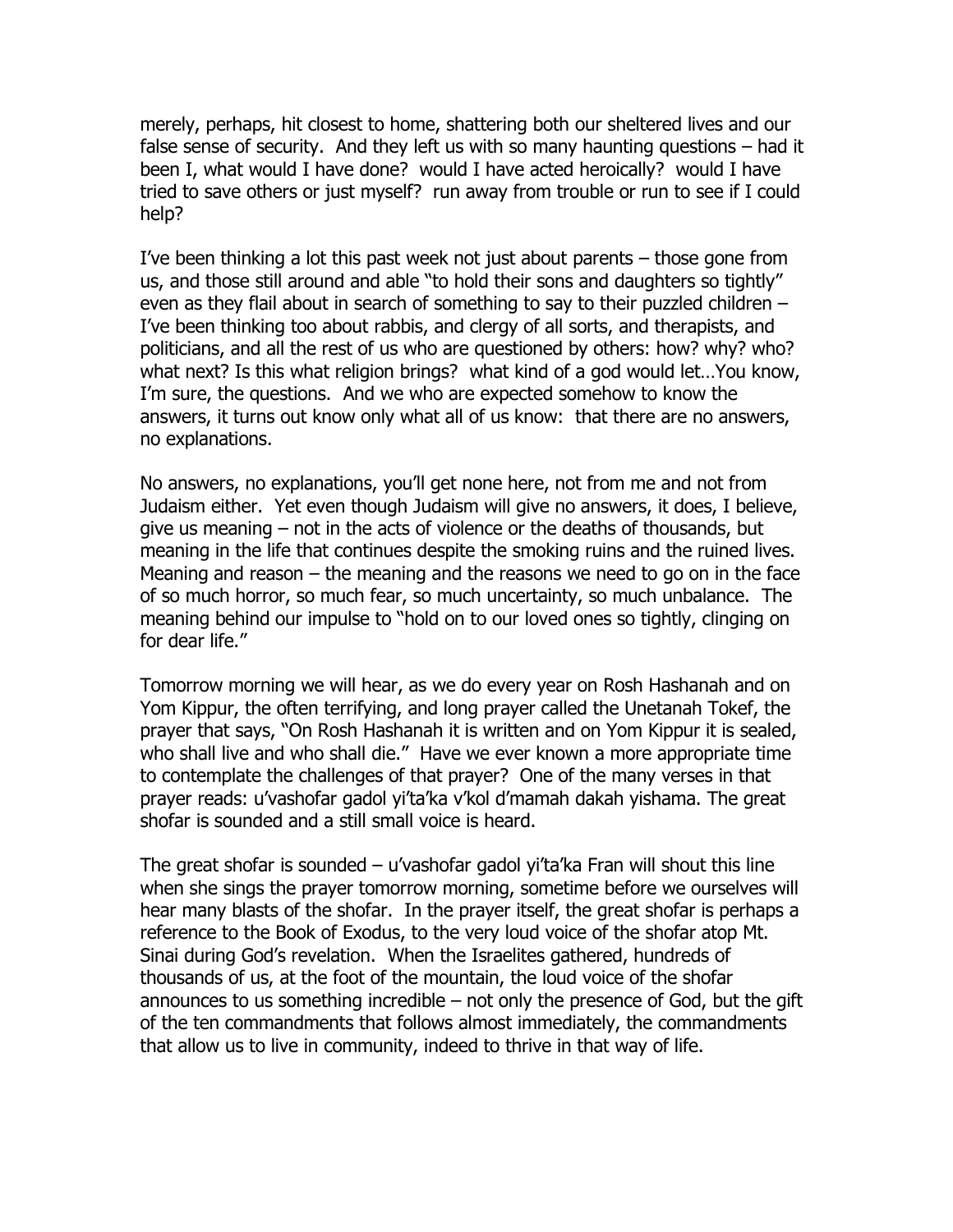v'kol d'mamah dakah yishama "and a still small voice is heard." You'll hear Fran whisper this line tomorrow morning. In this verse our prayer quotes a passage from First Kings, a cryptic yet moving story of the prophet Elijah, who in a moment of near despair, pursued by his enemies, asks God to take his life. Instead an angel comes to give him sustenance, and then Elijah sets forth on a journey alone for forty days and nights, arriving alone at Mt. Sinai [called Horeb in Kings and some places in Torah], the very mountain where his ancestors, Moses and the Israelites, had heard the voice of the shofar and the voice of God. And here the voice of God comes to Elijah, asking, "why are you here, Elijah?" And Elijah replies that he has always been devoted to God, and now "I am all alone and they seek to take my life." [18:9-10] And God says, "Go out and stand before [Me], the Eternal, on the mountaintop." Then the Eternal passed by. A furious wind split mountains and shattered rocks in the presence of God, but God was not in the wind. After the wind, an earthquake—but God was not in the earthquake. After the earthquake, fire—but God was not in the fire. And after the fire, a still, small voice -- v'kol d'mamah dakah." [18:11-12]

Elijah hears the kol d'mamah dakah when he is at his lowest point. When, despite his ardent efforts on God's behalf, the people of Israel have broken their covenant with God, and Elijah finds himself alone and near despair, saying, "take my life, Eternal One." [see 18:10 and also 4] What did Elijah hear there on that mountain? what was the kol d'mamah dakah, and what did it do for him? The incredible revelations on the mountainside did not necessarily "cure" him – after the revelation God asks him the exact same question: what are you doing here, Elijah, and he gives the exact same answer. God's revelation does not necessarily change Elijah, it may not even have inspired him (it's hard to tell for sure from the text), it did, however, seem to enable him to go on, to return to people, to live in the world again.

That second word d'mamah, appears somewhere else in the Bible. It is used to describe Aaron, first High Priest, brother of Moses, when he watched his own sons be suddenly and unexpectedly incinerated by a fire "that came forth before God," when, as apprentice High Priests, they offered their first offering at the altar. "Aaron was silent," says the Torah, va-yi-dome Ah-ha-ron. "Aaron was silent" when he saw his own sons incinerated. What a stark and cryptic statement – silence is often inscrutable. It could mean so many things.

The commentators and midrash writers tell us all sorts of things about Aaron's silence. It means, say some, he quietly accepted God's judgment. He was afraid. He was unmoved. It is why Aaron was called a peacemaker – he did not object or complain. I wonder. Is that what you hear in the statement, "Aaron was silent"? Va yi-dome Aharon. There are many words for silence in Biblical Hebrew, but the one the Torah uses to describe Aaron's silence – a word similar to the still small voice Elijah hears on the mountain -- comes from a root that also means "to wail,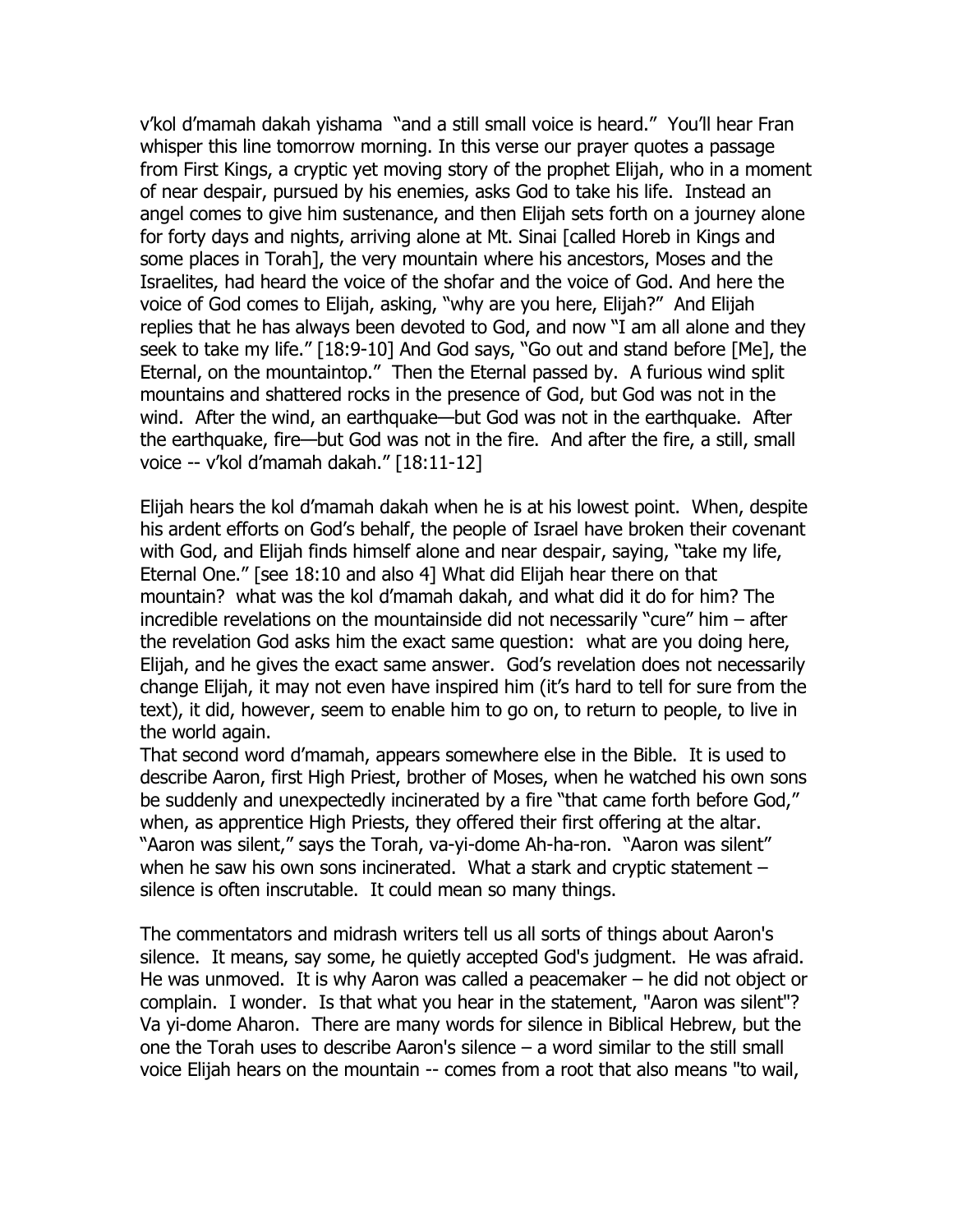groan, lament." Perhaps that in fact is what Aaron was doing there after watching his sons die. A wail, an inward, even silent wailing perhaps.

That kind of silence, that kind of wailing, is what I imagine my mother was doing last Tuesday morning, alone in her apartment, after watching the explosions on television and before (and after) she heard that my brother, her only son, and my niece, her only grandchild, were both okay. That kind of silence, that kind of wailing, is, I suspect, what many of us have been doing this past week as we watch the news reports over and over again.

That kind of silence, that kind of wailing, is also what we've been doing all this past year as the 2nd Intifada in Israel – almost exactly a year old today – goes on and on, collapsing any hope of peace there in our beloved Israel, turning so many dreams to nightmares.

Are any of us sorry to see the year 5761 depart?

It may not be easy to accept that God is in these faint voices, or even silences, rather than in the fire or wind or earthquakes. We may still find ourselves inclined to expect God in the disasters, in the implements of destruction. We may insist on keeping God the "who" that we blame when the bad things happen. Or we may be inclined to assume God is nowhere to be found. But these texts, I think, turn those ideas around, suggesting that God is not against us but with us, not an absence but a presence. The presence that keeps us from imploding under the crush of despair. They tell us that God is not in the catastrophe, but in the stunned or groaning silences of grief that follow -- be they Aaron's or our own.

The great shofar is sounded -- u'vashofar gadol yi'ta'ka The prayer we will hear tomorrow reminds us that the blast of the shofar once upon a time announced the presence of God, and it reminds us of a time when all the world [according to midrash, it was the whole world, not just the hundreds of thousands of Israelites who heard] heard God's voice speaking the 10 commandments. Some say God spoke them in a whisper, and others that God's voice was like the sound of thunder, and still others say that each person heard God's voice differently, as the most familiar, the most comforting voice they knew – the voice of their mother or their father perhaps. However God's voice sounded, the words God's voice spoke – the 10 commandments – were God's wish that human beings learn to live connected to one another, protective of one another, that we learn to live in community.

v'kol d'mamah dakah yishama "and a still small voice is heard." And the prayer we will hear tomorrow reminds us of God's quiet, wordless presence with the prophet Elijah, the presence that implied "I am not in the earthquakes or the fires or the winds," "I am not in the eruptions, the explosions, the killings, the havoc wreaked upon the world by those who hate." "But I am here in the silence that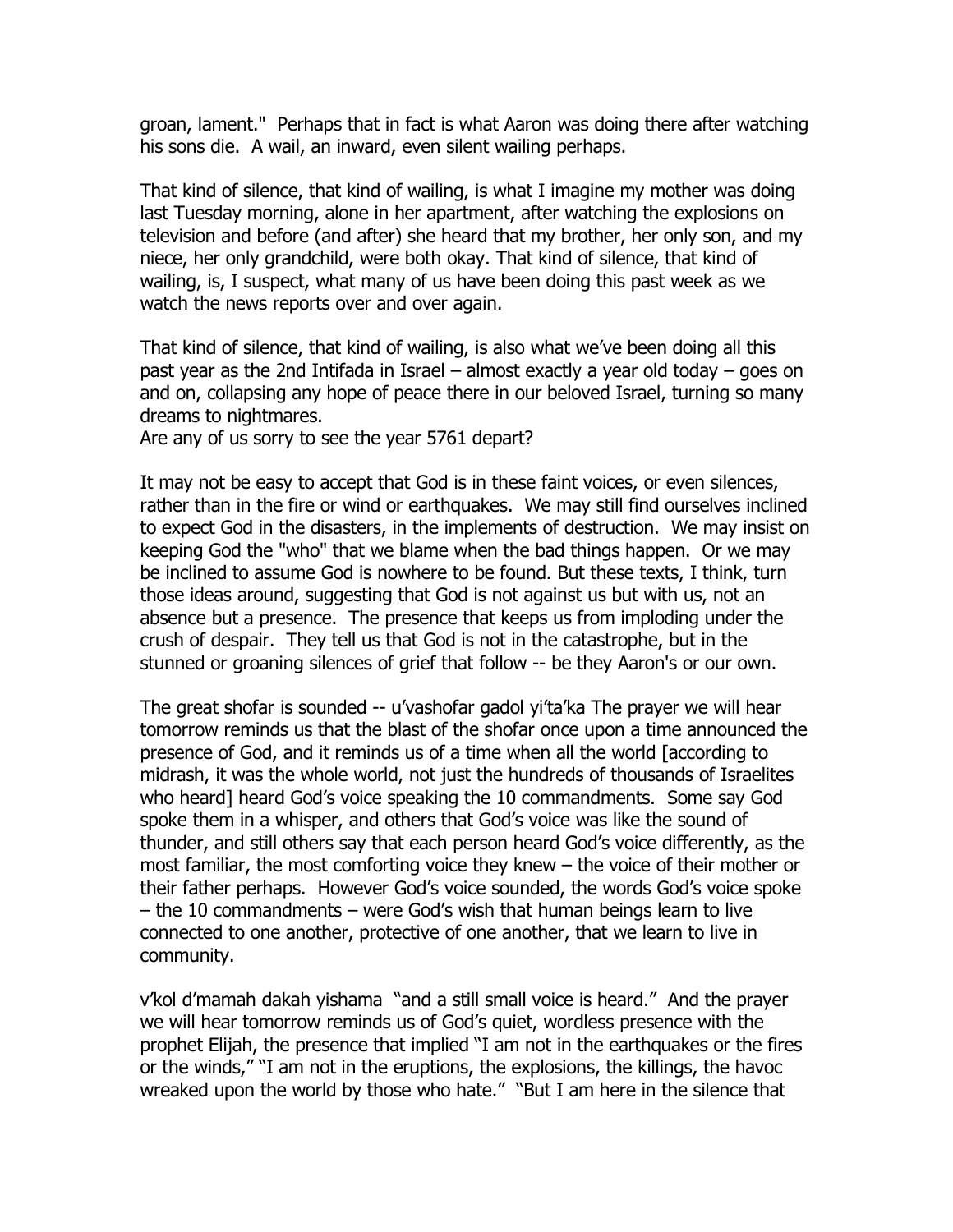follows the trouble, in the groaning and the wailing, and the sorrow -- I am here beside you, crying with you . . . and gently urging you on." Who shall live and who shall die? who in their time and who not in their time? Our prayer is not a recipe for how to survive, it is a statement about real life, about the simple fact that we do not know who or when or why – we only know we will live and we will die, and that only the way we live is up to us.

One of the ministers I heard speaking on television the other night said in the midst of the horror he kept remembering a phrase one of his teachers had taught him: "not everything that happens comes from God," he said, "but God comes from everything that happens"

I have no doubt that God is here with us, silent perhaps, weeping with us, holding us as we weep in one another's arms. It is that presence – whether we recognize it or not, whether we feel it or not -- that lets us go on, makes us go on, makes us want to go on, "holding so tightly, clinging on for dear, [dear] life."

Shanah Tovah

A a bonus poem from Grace Paley (just 'cause I like it – not 'cause I'm using it)

That Year

In my family people who were eighty-two were very different from people who were ninety-two

The eighty-two year old people grew up it was 1914 this is what they knew War World War War

That's why when they speak to the child they say poor little one . . .

The ninety-two year old people remember it was the year 1905 they went to prison they went into exile they said ah soon

When they speak to the grandchild they say